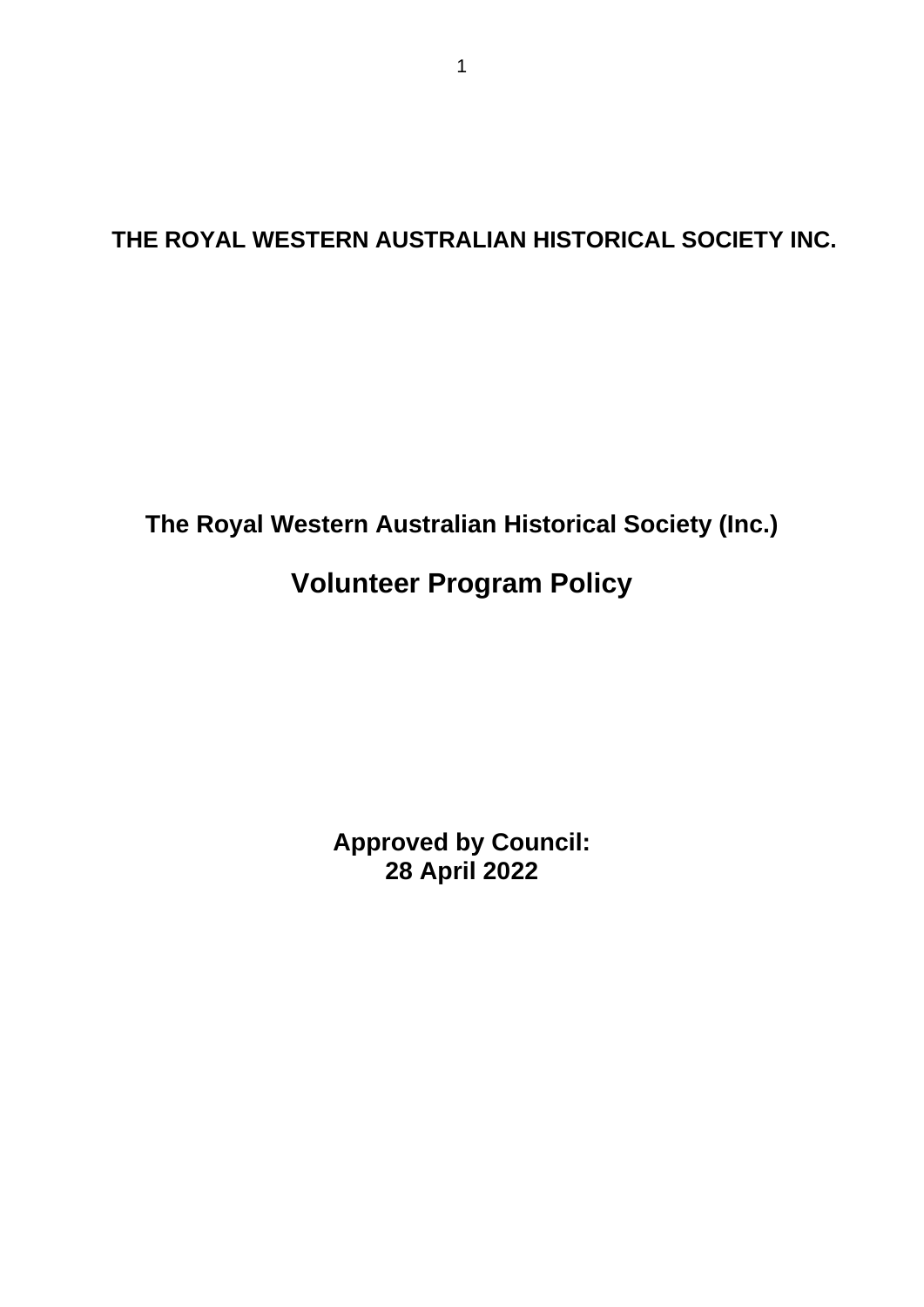# Table of Contents

| 2.   |  |  |
|------|--|--|
| 2.1  |  |  |
| 2.2  |  |  |
| 2.3  |  |  |
| 2.4  |  |  |
| 2.5  |  |  |
| 2.6  |  |  |
| 2.7  |  |  |
| 3.   |  |  |
|      |  |  |
|      |  |  |
| 6    |  |  |
| 6.1  |  |  |
| 6.2  |  |  |
|      |  |  |
| 7.1  |  |  |
| 7.2  |  |  |
| 7.3  |  |  |
| 7.4  |  |  |
| 7.5  |  |  |
| 7.6  |  |  |
| 7.7  |  |  |
| 7.8  |  |  |
| 7.9  |  |  |
| 7.10 |  |  |
| 7.11 |  |  |
| 7.12 |  |  |
|      |  |  |
| 8.   |  |  |
|      |  |  |
|      |  |  |
|      |  |  |
|      |  |  |
|      |  |  |
|      |  |  |
|      |  |  |
|      |  |  |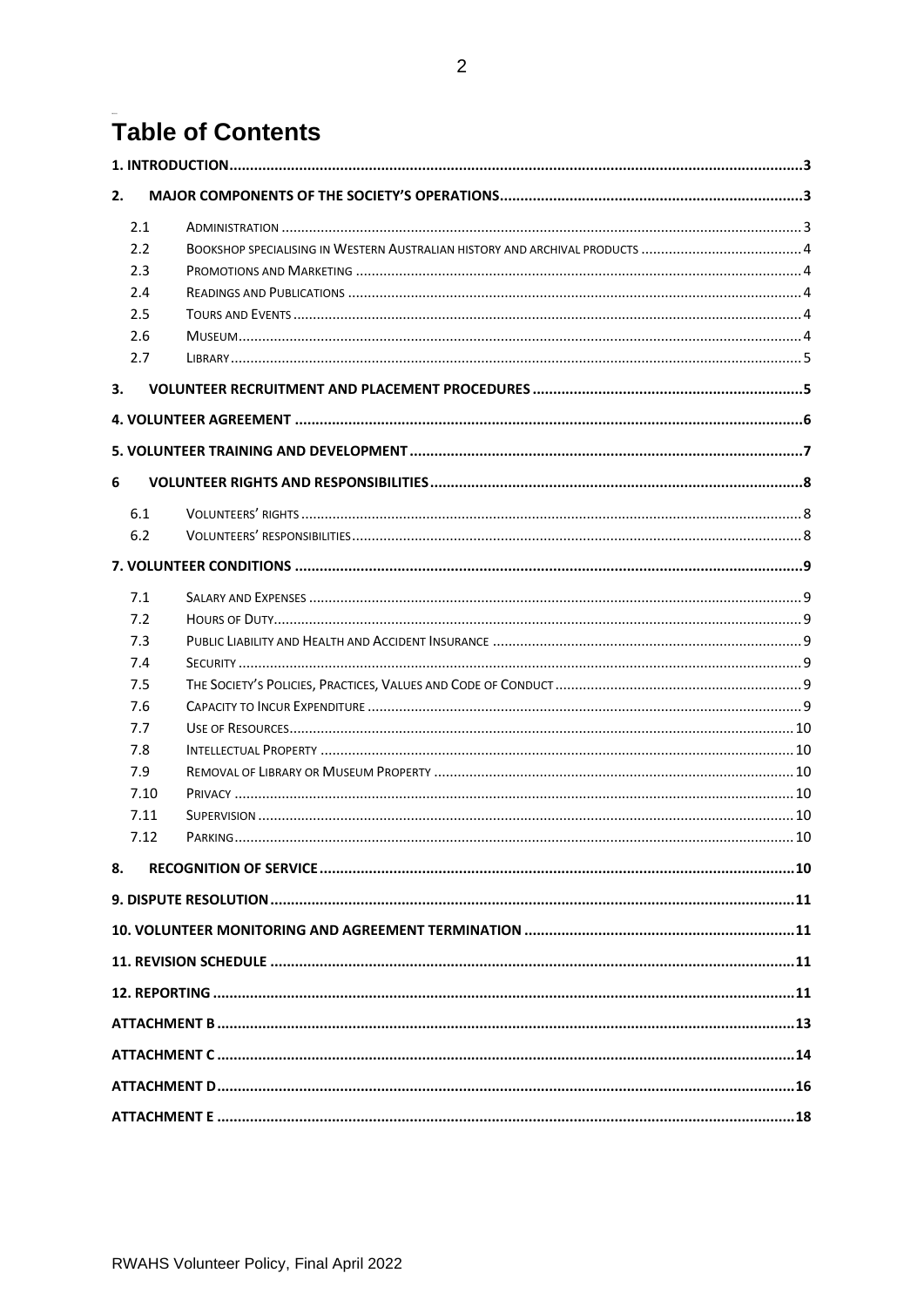### <span id="page-2-0"></span>**1. Introduction**

The Volunteer Program at the Royal Western Australian Historical Society (the Society) offers the community an opportunity to play an active role in supporting the work of the Society. The Society values the important contribution that volunteers make in all aspects of its operations.

The Society accepts, at its discretion, volunteers who are committed to its programs and goals. Volunteers, who may or may not be members of the Society, must agree to work in accordance with its Constitution, policies, procedures and values. The Society offers volunteers the opportunity to gain knowledge, experience and satisfaction from involvement with one of Western Australia's leading collecting and cultural institutions.

The Society is a member of Volunteering WA and keeps up to date with the latest standards and best practice procedures as stated by the national peak body, Volunteering Australia. This document draws upon the National Library of Australia's Volunteer Program Policy.

Volunteers may choose from a number of different ways of being involved in the Society's activities. The Program is managed by the Community Officer. All volunteers agree to work in accordance with a list of tasks relevant to the aspect of the Society's operations in which they agree to participate.

This policy will come into effect on the date it is ratified by the Society's Council and recruitment provisions will only apply to new volunteers accepted after that date.

### <span id="page-2-1"></span>**2. Major components of the Society's operations**

The Society's organisation comprises the following major components:

### <span id="page-2-2"></span>**2.1 Administration**

The Society is administered by the Council which has the authority to manage all its business and make policy decisions affecting all operations. The day-to-day work is managed by various Committees appointed by Council. The peak committee is the Executive which ensures that routine and minor matters are dealt with promptly and only policy matters or major problems are the concern of Council. There are 18 Councillors nominated by members and elected by the membership at the Annual General Meeting for a period of two years. Half the Council resigns each year and the resigning Councillors are eligible for re-nomination.

The President of Council is elected annually at the AGM for a term of one year. Under the Constitution the President so elected may serve in that position for three years. The Chairperson and Vice-Chairperson are elected by the Councillors at the first meeting after the AGM.

The Council has set up a number of committees to co-ordinate and manage the various aspects of the Society's business. A volunteer may opt to join one of the committees for more specialised work or may wish to be involved in general administrative tasks. These include reception, answering phone calls, filing, photocopying, preparing mail-outs and whatever else needs to be done. Note, non member volunteers are not entitled to vote on recommendations to Council.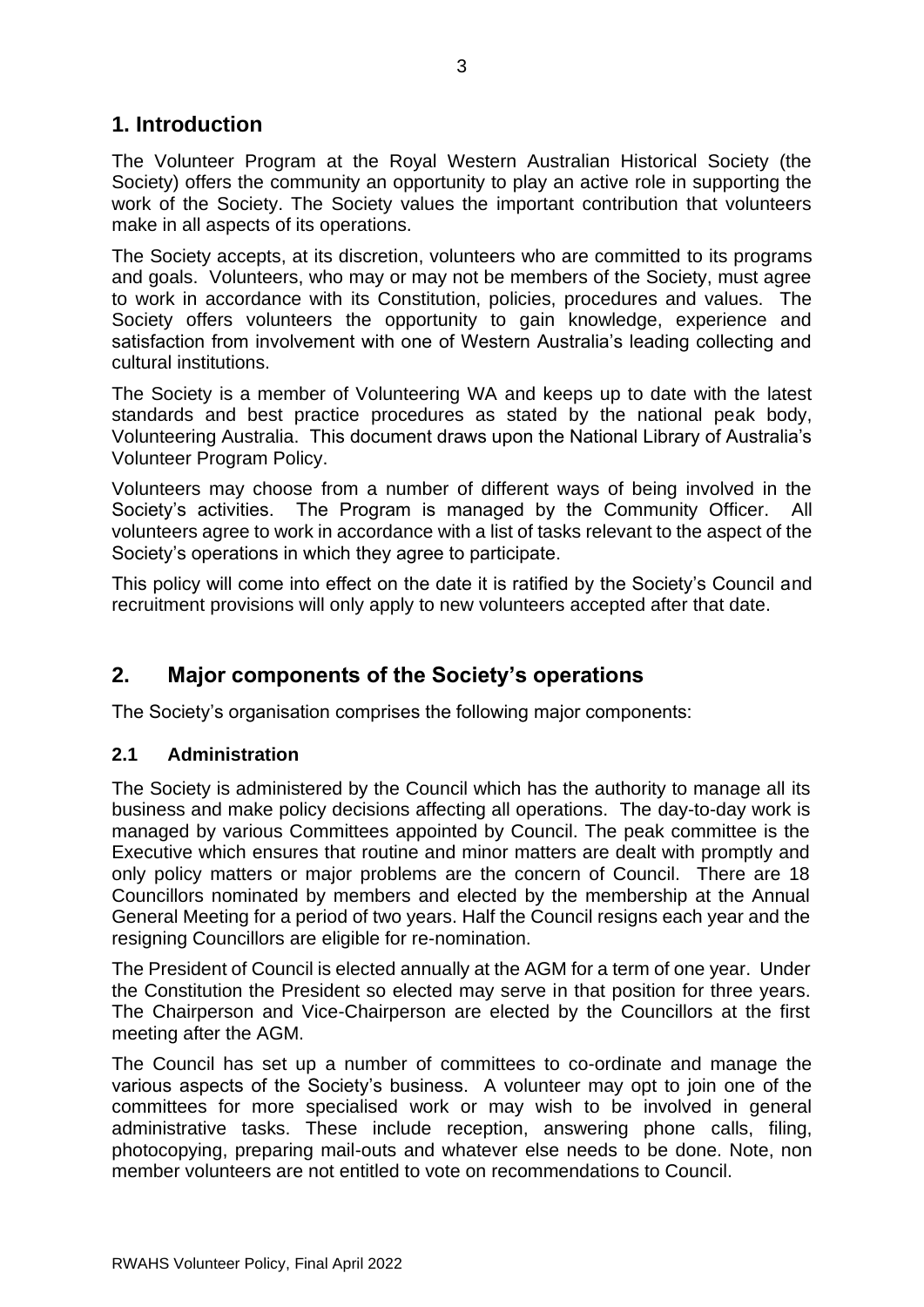Volunteers, following one year's membership of the Society, may wish to seek election as Councillors on its Council. Councillors are nominated by individual members and elected by the membership for a two-year period at the end of which time they may be nominated and re-elected.

### <span id="page-3-0"></span>**2.2 Bookshop specialising in Western Australian history and archival products**

Volunteers may opt for one of a number of different roles offered by the Bookshop. These include Bookshop Manager/Officer and assisting the Bookshop Manager/Officer to carry out all the tasks necessary to run the outlet efficiently (e.g. keeping the Bookshop Catalogue up-to-date; selling books and archival products; assisting with book and archival products ordering and keeping the book shelves stocked and attractively presented).

### <span id="page-3-1"></span>**2.3 Promotions and Marketing**

Volunteers in this aspect of the Society's business normally belong to the Promotions and Marketing Committee and contribute to the decision-making in that body and take on responsibilities according to their skills and interests in implementing the decisions of the Committee. The major role of this body is to promote the Society through its annual program of research paper readings, tours and events and its other services to the wider community.

### <span id="page-3-2"></span>**2.4 Readings and Publications**

Volunteers interested in taking an active scholarly role in the Society may become involved in the Readings and Publications Committee. This body is responsible for arranging the annual program of research paper readings at the monthly general meetings, producing the Society's journal *Early Days* and its monthly newsletter *History West* and organising special lectures. The Committee also annually manages a history prize and monitors the validity of the historical information provided by the Society to the public via its website and the media.

### <span id="page-3-3"></span>**2.5 Tours and Events**

The Society's tours and events are arranged by volunteers which comprise the Tours and Events Committee. The Committee is responsible for arranging the Society's annual program of guided historical walks and tours, except tours of more than one day which are managed under separate arrangements. The Committee also arranges special events such as the annual East Perth Cemeteries Memorial Service held at the Cemetery and members' social events such as the annual Christmas Party.

### <span id="page-3-4"></span>**2.6 Museum**

The Society owns an important collection of artefacts relevant to the history of Western Australia. Volunteering in this area of the Society's activities involves assisting with the acquisition, cataloguing, conservation, housing, mounting of displays and researching the historical significance of some items. The Museum is managed by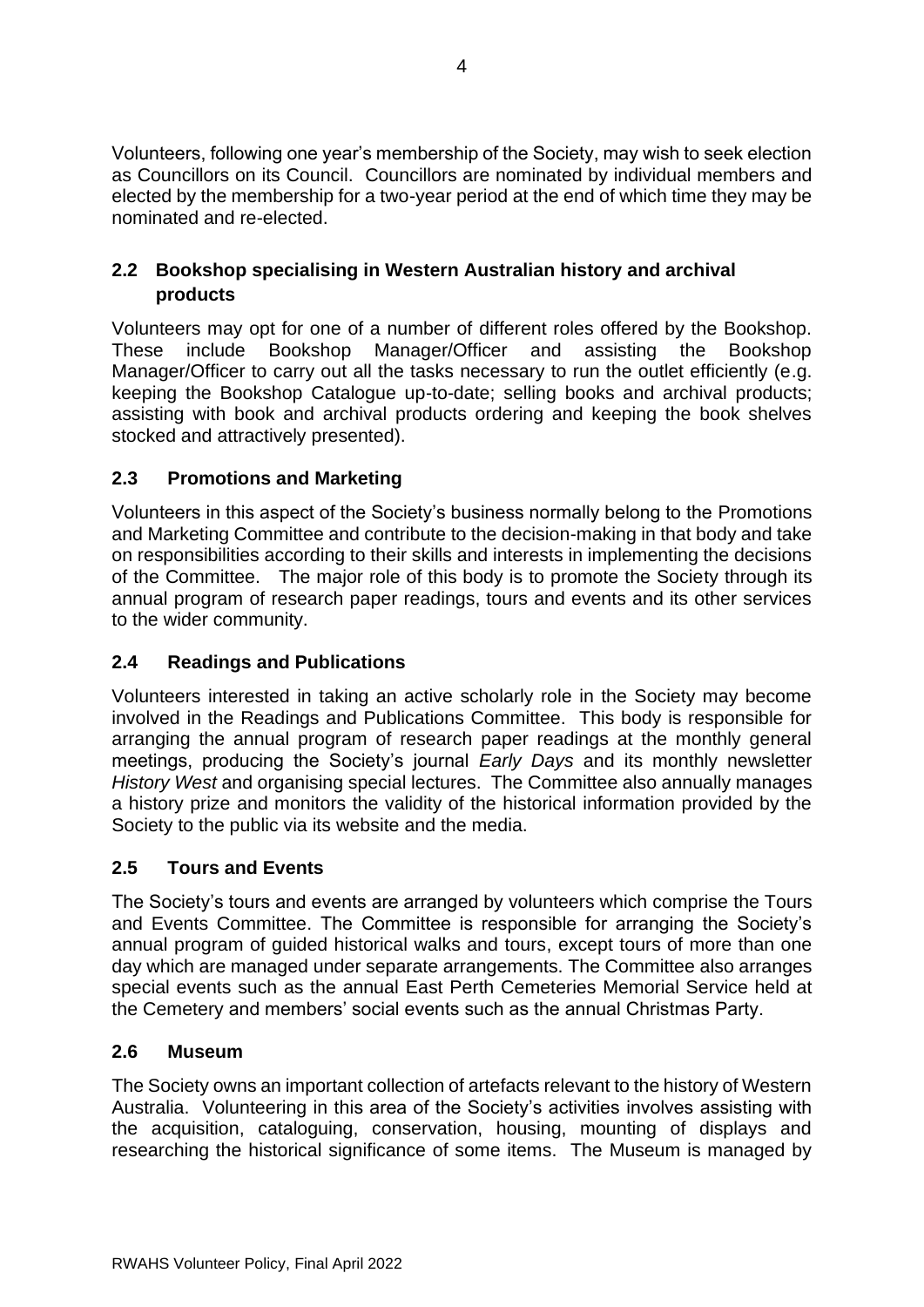the Museum Committee, membership of which includes all those Museum volunteers who wish to be involved and is under the leadership of the Museum Coordinator.

The Museum is open to members and the public between 10am and 4pm on business days. Assistance to researchers and members of the public wishing to access the collection can be arranged by appointment. "Read Only" Access to Collection artefact records is available to the public through its website or to authorised persons to the database itself.

The Museum has an approved Museum Collection Policy which provides guidance for the operation of the Museum.

It is desirable that Museum volunteers undertake to learn to use the automated data based catalogue with *CollectiveAccess* software as this is important for dealing with the collections and in searching for information. Training will be provided at Stirling House.

The *RWAHS Museum and Library Fund* is a tax deductible fund which benefits the collection through the generosity of members and the community.

### <span id="page-4-0"></span>**2.7 Library**

The Society owns an important collection of books, journals, ephemera, manuscripts and photographs relevant to the history of Western Australia from the time of European settlement and before. Library volunteers assist with the management of the collections, including the acquisition, cataloguing, indexing, conservation and housing of items. The Library is managed by the Library Committee under the leadership of its Convenor.

The Library is open to members and the public from 10.00am to 4.00pm on business days (Monday to Friday) and provides a reference service and assistance to anyone who is seeking information.

Library volunteers must undertake to learn to use the automated data based catalogue with *CollectiveAccess* software as this is essential for dealing with the collections and in searching for information. Training will be provided at Stirling House.

The Library has an approved Library Collection Policy which provides guidance in building and maintaining the collections.

The *RWAHS Museum and Library Fund* is a tax deductible fund which benefits the collection through the generosity of members and the community.

### <span id="page-4-1"></span>**3. Volunteer Recruitment and Placement Procedures**

- **3.1** The Volunteer Program is managed by the Community Officer who is a paid member of staff.
- **3.2** Volunteers may be recruited through Volunteering WA, press advertisement, online applications or by contacting the Community Officer {(08) 9386 3841}. The Society may actively recruit volunteers with specialised knowledge or skills.
- **3.3** Interested volunteers are required to complete a *Volunteer Application Form* (see Attachment C) which provides personal details and information regarding skills,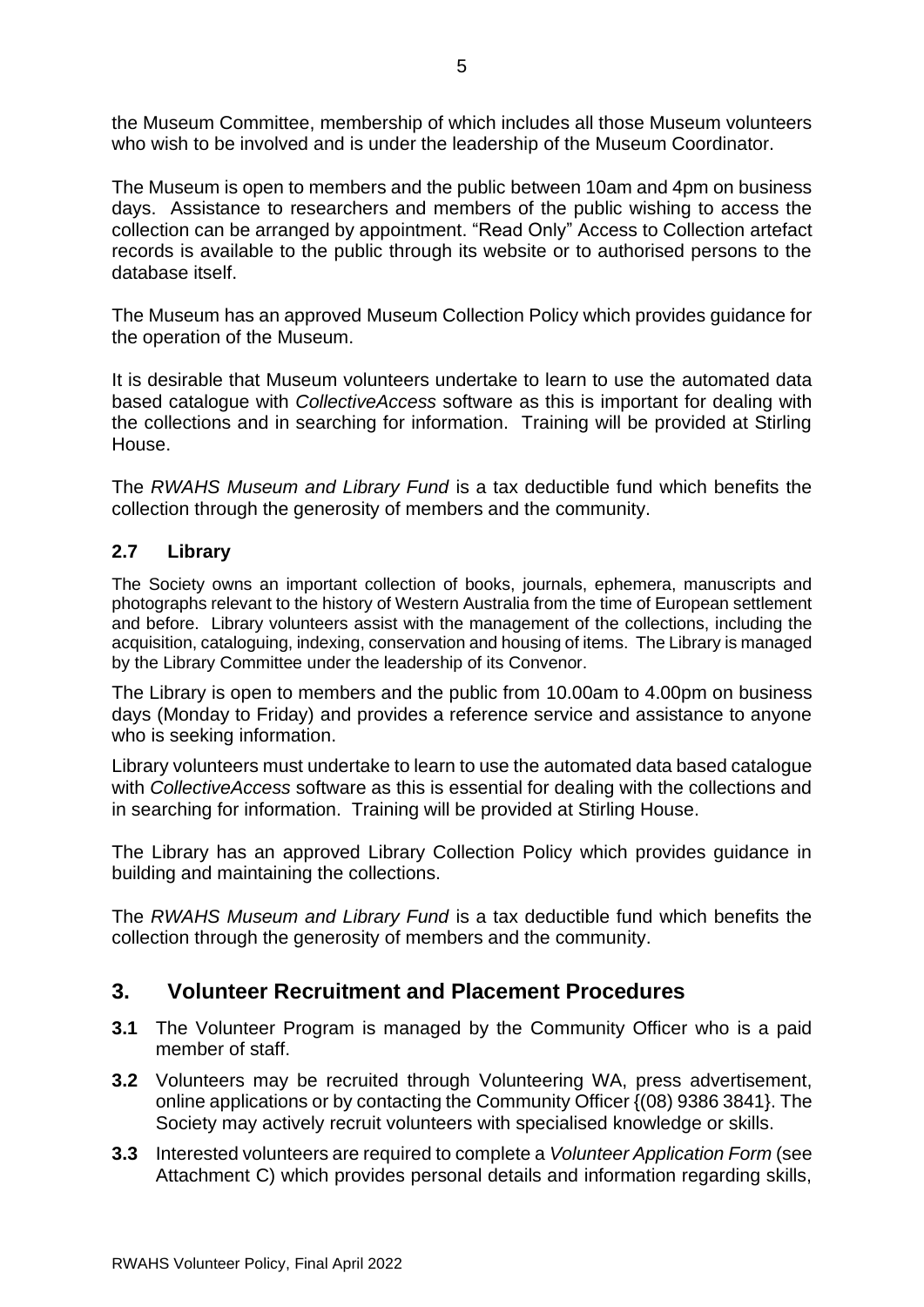preferences and times when willing to volunteer. This form can be obtained on the Society's website [\(http://histwest.org.au\)](http://histwest.org.au/) or in hard copy obtained through the office by phone  $\{(08)$  9386 3481} or written request by email [\(admin@histwest.org.au\)](mailto:admin@histwest.org.au) or by post to Royal Western Australian Historical Society, 49 Broadway, Nedlands, WA, 6009. Following completion of the form, volunteers' names will be placed on the Volunteer Register. The Community Officer maintains the register and acts accordingly. All volunteer records are kept securely to ensure confidentiality.

- **3.4** Volunteers are required to have a strong interest in and commitment to the Society and to honour their commitment in time and quality of service and to perform the agreed tasks.
- **3.5** The Community Officer in consultation with the President or Chairperson of Council may decline to accept the services of any potential volunteer.
- **3.6** As soon as the completed Volunteer Application Form is submitted the Community Officer will arrange to meet the applicant and discuss his/her interests and skills. Every effort will be made to accommodate the applicant's wishes as to where in the Society he/she wishes to work and the nature of the tasks he/she wishes to undertake. The Community Officer will then discuss the applicant's skills and interests with the relevant Committee Convenor, or in the case of administration, the Community Officer.
- **3.7** If the applicant meets the Society's requirements and he/she wishes to proceed, he/she will then be asked to complete a Volunteer Agreement Form (Attachment D) and complete a Statutory Declaration form (Attachment E).
- **3.8** The volunteer will then be introduced to the appointed Convenor or other authorised person of the section of the Society in which he/she has chosen to work.
- **3.9** The volunteer will then discuss with his/her Supervisor (that is, the Committee Convenor or other authorised person) the specific tasks to be undertaken. The agreed list of tasks (List of Voluntary Tasks) will be provided by the Supervisor to the volunteer.
- **3.10** The volunteer will be introduced to staff and other volunteers.
- **3.11** Volunteers who are absent for more than 12 months from the Volunteer Program will need to reapply for re-registration.
- **3.12** The Community Officer will provide the new volunteer with a copy of the Volunteer Agreement.

#### <span id="page-5-0"></span>**4. Volunteer Agreement**

**4.1** Volunteers are required to read and complete the following documentation prior to commencement with the Society's Volunteer Program:

-The Society's Values (Attachment A)

- -Code of Conduct (Attachment B)
- −Volunteer Application Form (Attachment C)
- −Volunteer Agreement (Attachment D)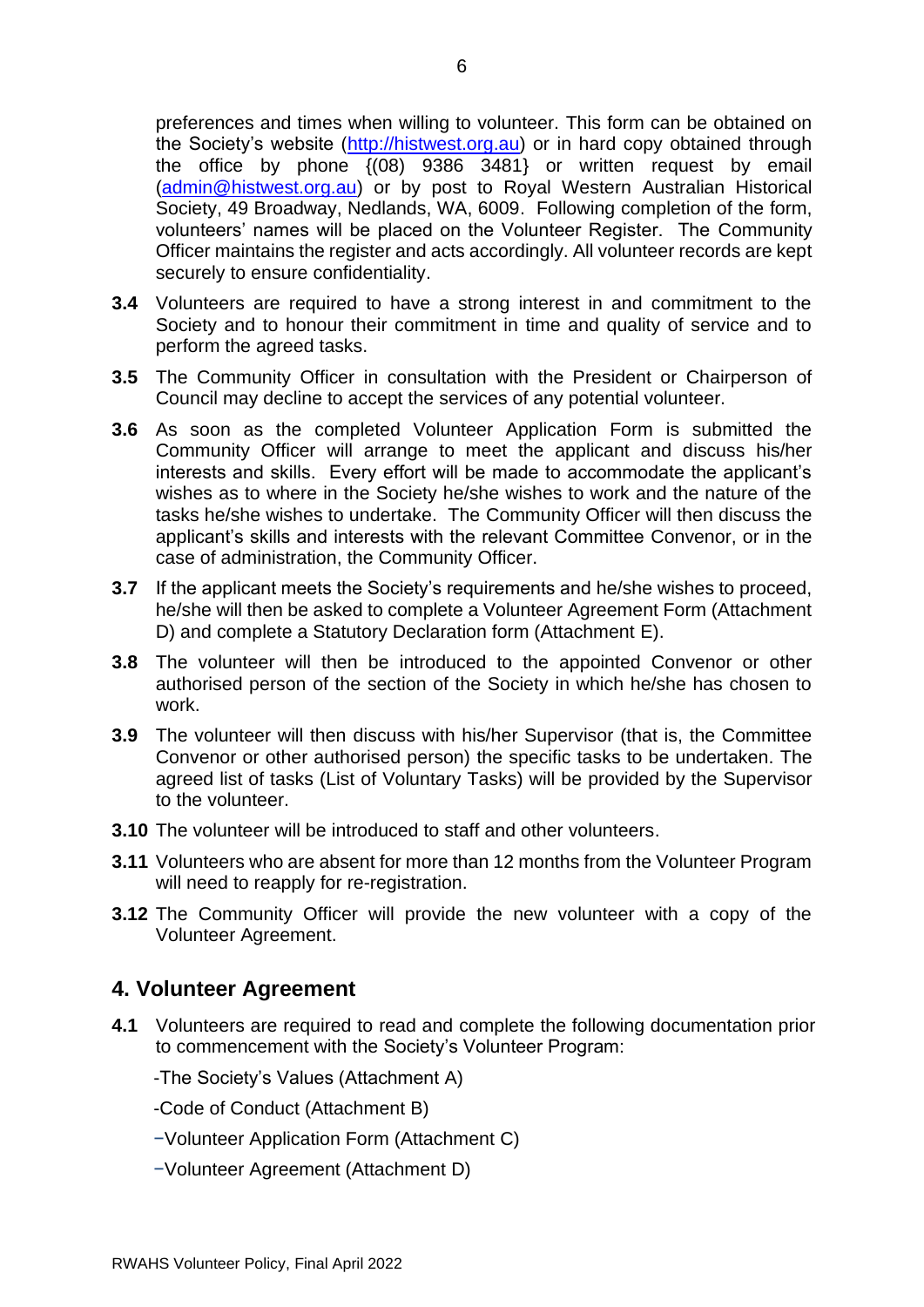−Statutory Declaration (concerning criminal charges, conflicts of interest and medical conditions) (Attachment E).

At the discretion of the Society a Police Clearance may be sought. The cost will be borne by the Society*.* The Society owns historically significant items, many of which have considerable monetary value. It is the responsibility of Council to protect this material for the use and benefit of current and future members of the Society and the wider community. The signing of a Statutory Declaration and discretionary power to obtain a Police Clearance contributes to the measures Council has taken to protect its movable heritage collection.

By signing the Volunteer Agreement the Volunteer acknowledges acceptance of the conditions of volunteer placement and, on commencement as a volunteer, will be covered by the Society's Public Liability Policy. This cover provides indemnity for legal liability to third parties for bodily injury and property damage as a result of an occurrence arising out of staff and voluntary work performed on behalf of The Royal Western Australian Historical Society Inc. provided such damage is not deliberately and maliciously inflicted. The volunteer signing the Volunteer Agreement will also be covered under the Society's Volunteer Health and Accident Insurance Policy which provides cover for volunteers who are injured in the course of their volunteering activities for the Society regardless of where such injuries occur.

**4.2** The Volunteer will be provided with the list of tasks which he/she has agreed to undertake, will be offered appropriate training and will work in accordance with that list unless by mutual agreement with the supervisor the list is amended.

**4.3** Volunteers are required to adhere to legislation as required under the Society's Constitution, including occupational, health and safety regulations. A copy of the Constitution can be found on the Society's website at http://histwest.org.au.

### <span id="page-6-0"></span>**5. Volunteer Training and Development**

**5.1** The Community Officer will maintain a *Volunteer Induction Manual* and explain to and provide each new volunteer with a hard copy. This manual is to include a copy of the Volunteer Induction Form; Volunteer Briefing Notes; priority items to be saved in an emergency; information for volunteers relating to prevention of personal accident; risk reduction and preparedness; loss due to theft, vandalism; and preparedness and loss due to fire, emergency evacuation; personal safety practices; the Society's Constitution, values and guiding principles; and Code of Conduct. Emergency contact numbers and the names of staff with first aid training also to be included. The Community Officer is authorised to amend this manual when and if the need arises.

**5.2** All volunteers are required to attend the first available induction course following their commencement in the Program. The induction course provides an overview of the structure of the Society and its staff. The course will cover the topics covered in the *Volunteer Induction Manual* and a guided tour of Stirling House.

**5.3** Volunteers will have access, subject to availability, to in-house and, if appropriate, off-site training that will assist them with their duties.

**5.4** It is important for all volunteers to attend where possible their respective Committees' regular meetings (usually monthly).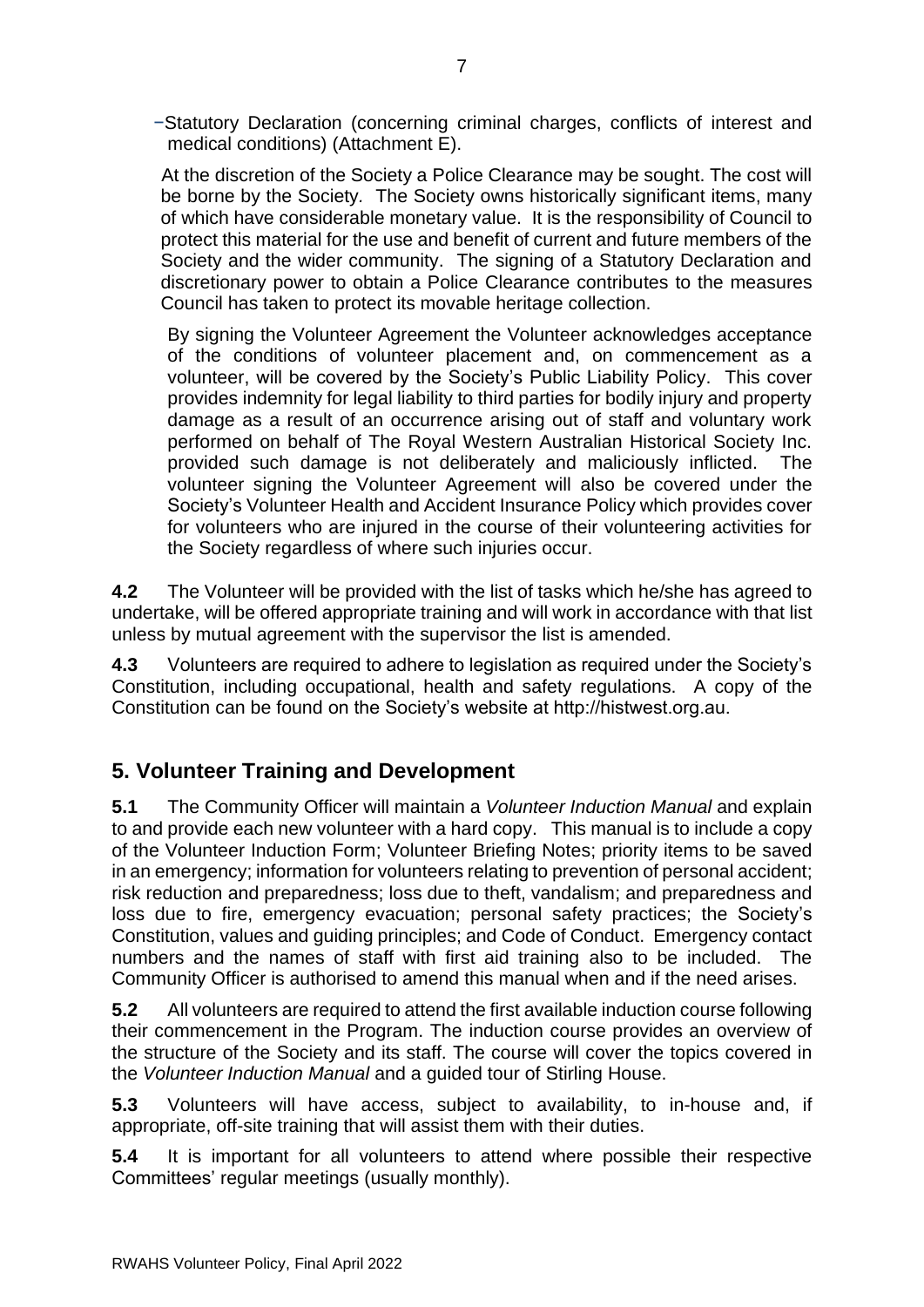**5.5** The Community Officer will liaise regularly with volunteers to ensure that any training and development issues can be identified and discussed. Arrangements can be made at the office for the Volunteer to discuss with the Community Officer issues they have concerning their work with the Society. The Community Officer in conjunction with the Chairperson-of–Council will also meet with Supervisors from timeto-time to review practices and procedures of the Volunteer Program.

**5.6** The Community Officer will provide opportunities for interaction between staff and volunteers, for example, the Annual Volunteer Morning Tea, invitations to selected events and staff presentations.

### <span id="page-7-0"></span>**6 Volunteer Rights and Responsibilities**

### <span id="page-7-1"></span>**6.1 Volunteers' rights**

- To be made aware of the Constitution, values, policies and procedures of the Society.
- To have access to appropriate induction and training within the limits of the Society's resources.
- To be treated as a co‐contributor and member of the team.
- To be given a suitable placement.
- To have a list of tasks that have been mutually agreed between the volunteer and his/her supervisor.
- To be informed about communication lines within the Society.
- To receive feedback from their Supervisor and the Community Officer.
- To have appropriate insurance cover.
- To have appropriate occupational health and safety protection.
- To have appropriate workspace and resources within the Society's ability to provide them.
- To have support, feedback and debriefing.
- To have the right to change from volunteering in one section to another or to seek a change of tasks within a section.
- To be acknowledged/recognised for original research on or publication about the Society's Museum and Library collection under conditions (Section 7.9).

### <span id="page-7-2"></span>**6.2 Volunteers' responsibilities**

- To make an informed decision to work as a volunteer with the Society.
- To comply with the Society's Constitution, policies and practices.
- To adhere to the *Society's Values* (Attachment A) *and Code of Conduct* (Attachment B).
- To advise the Community Officer of any medical condition they have which may prevent them from undertaking any aspect of their duties.
- To work within the agreed List of Voluntary Tasks suitable to their skills and experience.
- To keep Society matters confidential as appropriate.
- To inform their Supervisor if unable to undertake or complete a task.
- To use appropriate communication channels within the Society when needing support, back‐up, supervision and debriefing.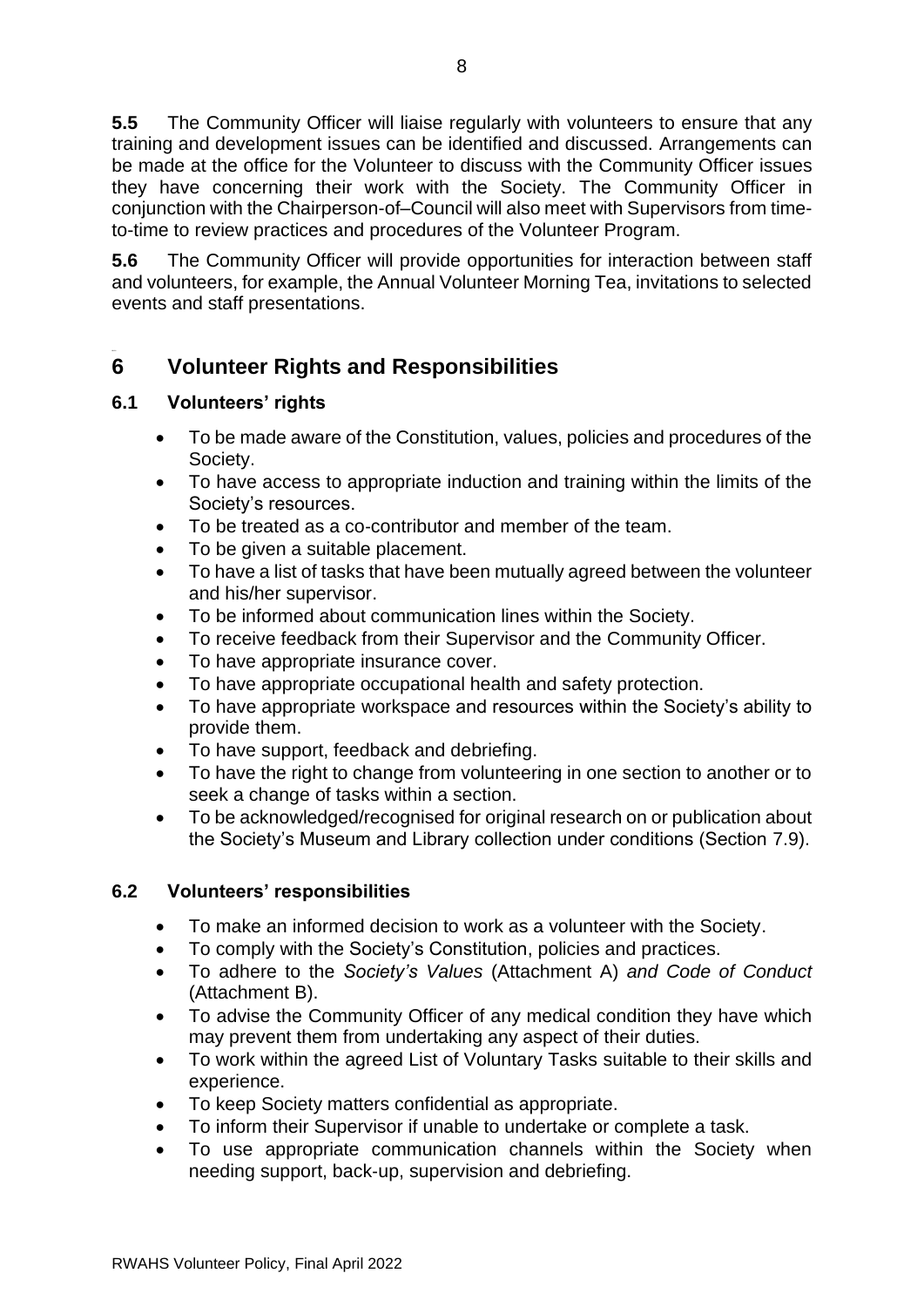- To inform their Supervisor as soon as possible when and for how long they may be absent or on holidays. All absences due to illness or other commitments preventing them from attending to their volunteering duties should be notified to the Community Officer prior to their absence.
- To report all accidents, hazards or incidents to their supervisor as soon as possible.
- To act as a member of the team.
- To advise the Supervisor or Community Officer if there is any potential conflict of interest.

### <span id="page-8-0"></span>**7. Volunteer Conditions**

### <span id="page-8-1"></span>**7.1 Salary and Expenses**

No salary, wages or other financial consideration will be paid to a volunteer. Volunteers will not normally be reimbursed for miscellaneous personal expenditure associated with their services as a volunteer unless specified in the *Volunteer Agreement* (Attachment B) or endorsed by their Supervisor.

### <span id="page-8-2"></span>**7.2 Hours of Duty**

The Volunteer will indicate to the Community Officer the hours per week or fortnight he/she wishes to work. All volunteering at Stirling House is confined to its business hours of 10.00 am to 4.00 pm. Volunteering outside Stirling House may be undertaken during and outside business hours by agreement with the Supervisor.

### <span id="page-8-3"></span>**7.3 Public Liability and Health and Accident Insurance**

Any volunteer undertaking work for the Society is covered by the Society's Public Liability Insurance cover which provides indemnity for legal liability to third parties for bodily injury and property damage as a result of an occurrence arising out of staff and voluntary work performed on behalf of The Royal Western Australian Historical Society Inc. at Stirling House provided such damage is not wilfully or deliberately inflicted. Similarly, any volunteer of the Society will be covered by the Society's Volunteer Health and Accident Insurance Policy. This provides cover for volunteers who are injured in the course of their volunteering activities for the Society regardless of where such injuries occur.

### <span id="page-8-4"></span>**7.4 Security**

All volunteers will be required to sign a Statutory Declaration agree to a Police Clearance Check before commencement of their work with the Society.

### <span id="page-8-5"></span>**7.5 The Society's Policies, Practices, Values and Code of Conduct**

Volunteers must adhere to the Society's Constitution (copy on the Society's website, http://histwest.org.au), policies (Policy Manual held in the office), practices, *Values*  (Attachment A) and *Code of Conduct* (Attachment B)

### <span id="page-8-6"></span>**7.6 Capacity to Incur Expenditure**

Volunteers cannot incur expenditure on behalf of the Society, nor should they incur personal expenditure in the course of their volunteer services in the expectation that expenditure will be reimbursed without the specific and prior approval of the Supervisor.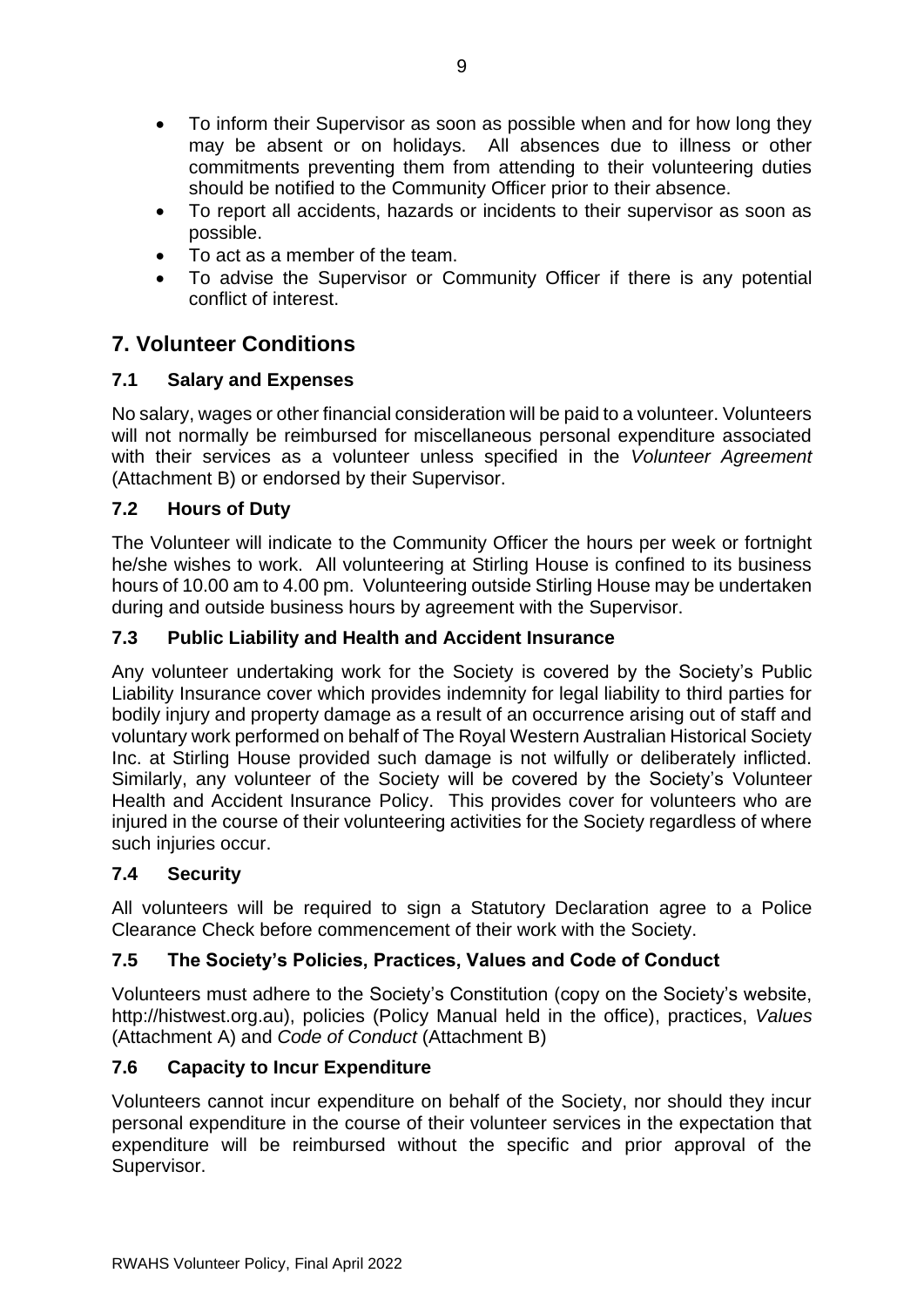### <span id="page-9-0"></span>**7.7 Use of Resources**

Volunteers will only have access to the resources of the Society as determined by their respective Supervisors.

### <span id="page-9-1"></span>**7.8 Intellectual Property**

Intellectual property created by volunteers in the course of their work for the Society is the property of the Society. The title to, and ownership of, intellectual property (including copyright) rests with the Society. This includes material such as reports, databases, research, website material, software, artwork, photos and film and publications. The Society does not claim intellectual property rights over historical or other research papers, books, photographs and film created by the Volunteer outside his/her volunteer hours at his/her expense and which have no bearing on work undertaken at the Society. The Society may permit the acknowledgment of the Volunteer creator on an interpretive display label, published photograph or other published research material, such permission to be granted by the Society's Council.

### <span id="page-9-2"></span>**7.9 Removal of Library or Museum Property**

No item of property or item from the collections shall be removed from the Library or Museum for any purpose, including the performance of a service by a volunteer without the authorisation of the Supervisor and (a) the completion of a loan form or, (b) if appropriate, the signing of a special agreement with the Society setting out the specific conditions relating to the removal, care and return of the items to Stirling House. Any collection items identified for use in offsite exhibitions/festivals or similar must be documented for Council endorsement prior to them leaving Stirling House.

#### <span id="page-9-3"></span>**7.10 Privacy**

Volunteers must not disclose any personal, sensitive or commercial information regarding the Society, volunteers or its staff obtained in the course of their duties.

#### <span id="page-9-4"></span>**7.11 Supervision**

Each volunteer will have a supervisor designated in the *Volunteer Agreement* (Attachment B). Until he or she is deemed to have reached a level of competence to work without immediate supervision, the Volunteer must be under the direction of a Supervisor or some other authorised person at all times during their hours of duty.

#### <span id="page-9-5"></span>**7.12 Parking**

Volunteers have access to the same car parking areas as the general public and staff.

Official Nedlands City Council permits are available from the Community Officer to enable volunteers to park for periods extending beyond those normally permitted in Clark Street. These permits must be returned to the Community at the termination of the parking period.

### <span id="page-9-6"></span>**8. Recognition of Service**

- **8.1** The work undertaken by Volunteers is highly valued by the Society.
- **8.2** Supervisors are asked to ensure that Volunteers are introduced to the staff they will be working with and made to feel a part of the team.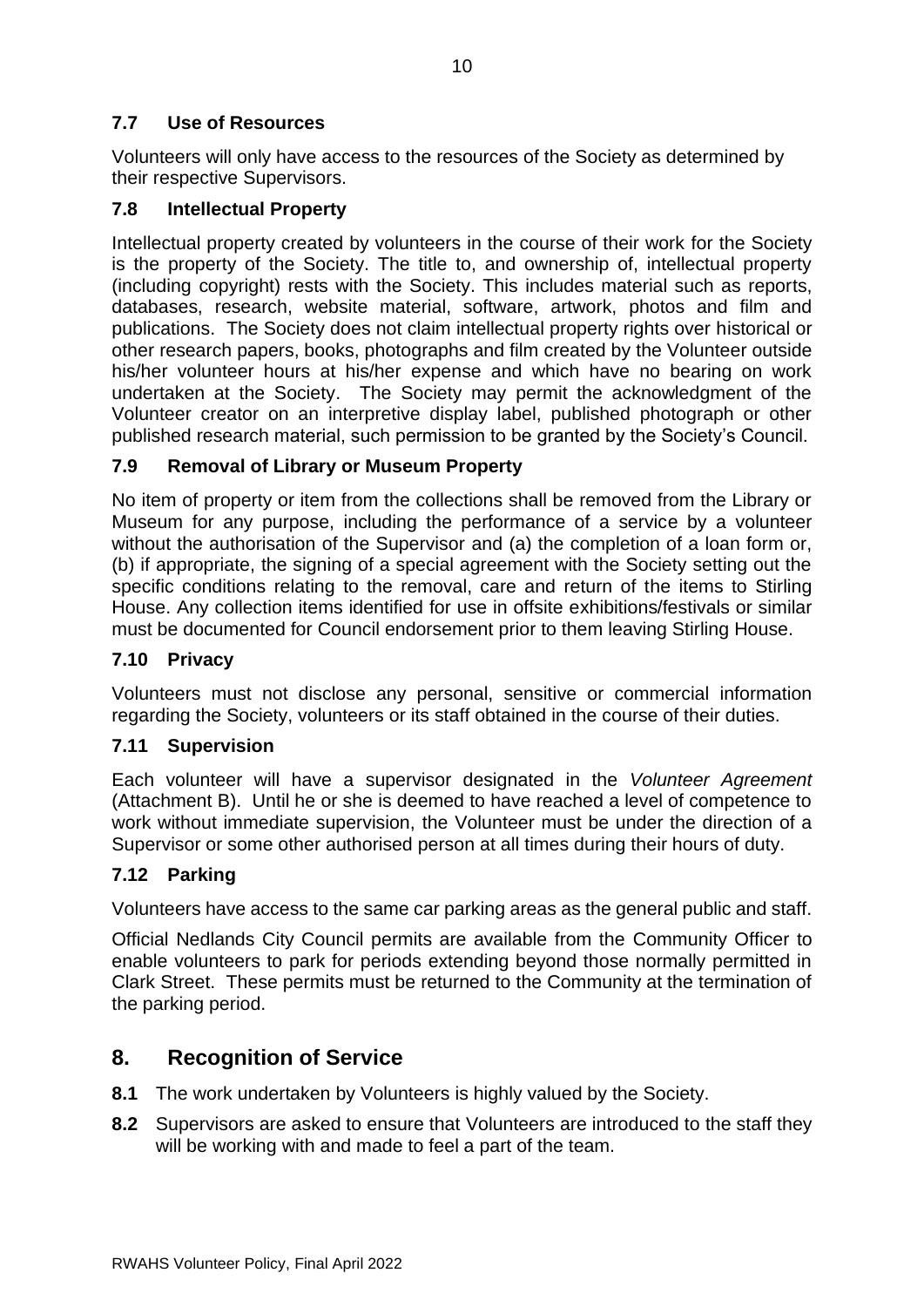**8.3** Volunteers should be included in social aspects of the work section and the broader sphere within the Society where appropriate.

### <span id="page-10-0"></span>**9. Dispute Resolution**

Any disputes over the application of matters covered in this policy will be settled through consultation with the Community Officer and the Chairperson of Council or other Councillor so authorised in accordance with the requirements of the Society's Constitution.

### <span id="page-10-1"></span>**10. Volunteer Monitoring and Agreement Termination**

**10.1** Volunteers are expected to be effective members of the organisation. Unsatisfactory voluntary work and/or inappropriate behaviour may result in termination of the *Volunteer Agreement*.

**10.2** Either the Volunteer or the Community Officer has the right to terminate the *Volunteer Agreement* at any time by giving the other written notice to that effect.

**10.3** Potential reasons for the unsuitability and termination of volunteers from the Society's point of view include but are not limited to:

- Failure to adhere to the Society's Code of Conduct.
- Inability to perform the agreed tasks satisfactorily.
- Excessive staff time is taken up by on‐the‐job training.
- Volunteer's style of interaction prevents staff and other Volunteers from meeting their own commitments.
- Volunteer's level of attendance is less than agreed and Volunteer's contribution is deemed ineffective by the work area.
- Failure to adhere to relevant clauses within the Society's Constitution, the Society's values, policies and procedures.
- Volunteer uses unsafe work practices in completing assigned tasks.

**10.4** In the case of perceived unfair dismissal the Volunteer who has been terminated has the right to conflict resolution procedures as set out in the Constitution.

### <span id="page-10-2"></span>**11. Revision Schedule**

This policy document will be reviewed in 2023 or at such other times as the Society believes is appropriate or necessary. Any amendment to this document as a result of a review will apply from the date it is approved.

### <span id="page-10-3"></span>**12. Reporting**

The Community Officer will maintain statistics of recruitment and resignations which are to be reported to Council on a six-monthly basis.

The Community Officer will be invited at the time the statistics are presented to Council to discuss with Councillors any Volunteer Program difficulties and highlights. Volunteers' hours will be recorded and reported regularly to Council by the Executive Officer.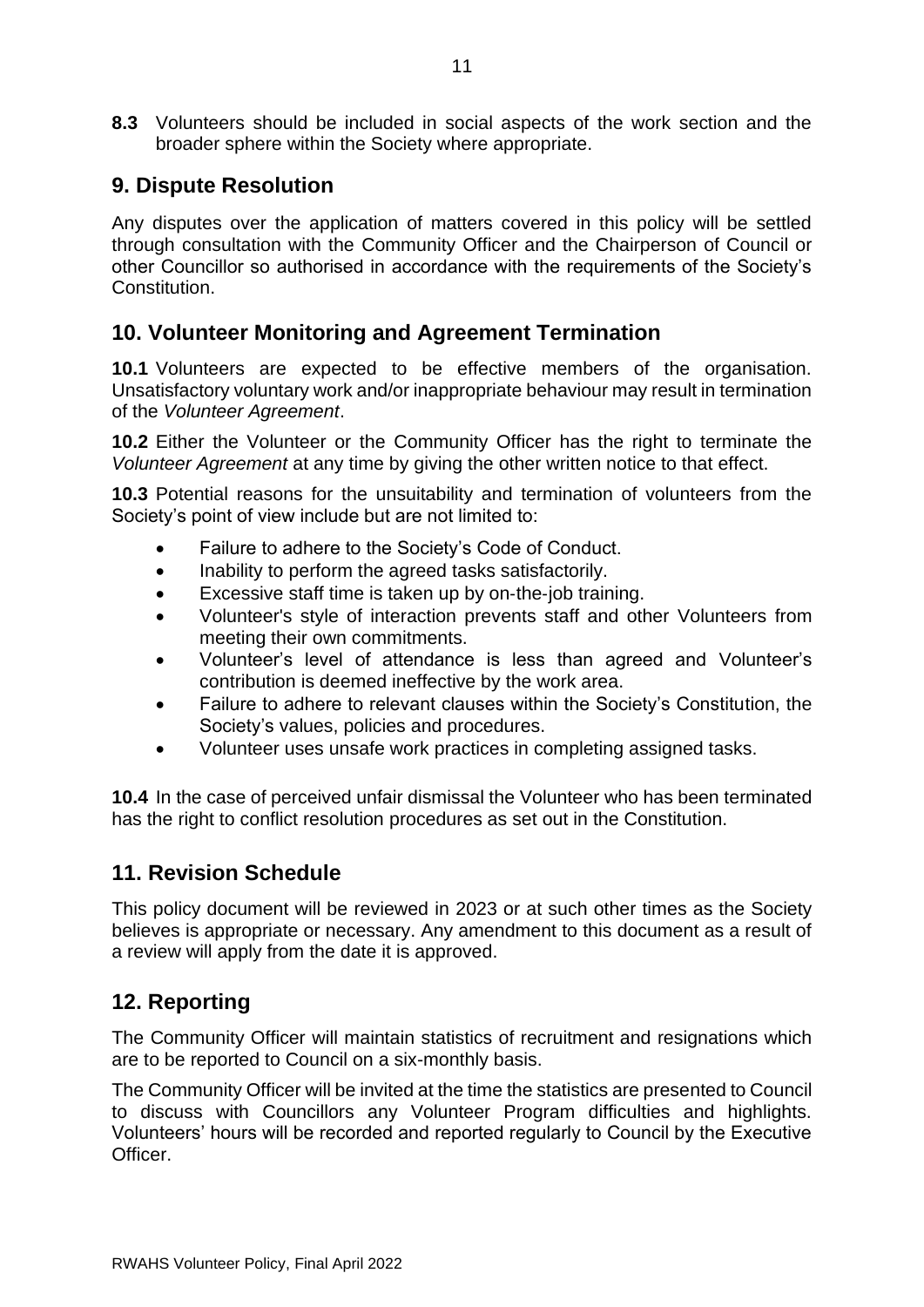### **Attachment A**

### **The Society's values and guiding principles.**

In all its dealings the Society operates in accordance with the following values and guiding principles:

**1. Understanding and preserving Western Australia's unique history and heritage**

We recognise and value Western Australia's unique history and heritage and will work to promote, preserve and increase our understanding of these important aspects of our socio-cultural background.

### **2. Creativity and innovation**

We value creativity and innovation in the study and presentation of Western Australia's history and heritage and will encourage a range of approaches to ensure a vibrant and dynamic program.

### 3. **Integrity**

We value honesty, trust, respect and openness and we will act ethically and lawfully in all relationships and dealings.

### **4. Respect for diverse cultural groups in Western Australian society**

We will respectfully support the endeavours of Indigenous and other cultural groups to study, preserve and promote their history and static and moveable heritage.

#### **5. Excellence**

We strive to achieve the best results in all we do. We value professionalism and encourage critical engagement by all with the matters under our consideration.

#### **6. Consultation and co-operation**

We value our Volunteers, staff, affiliated societies and other like-minded community history groups and commit to undertaking consultation and achieving co-operation with them in the development of relevant policies and projects.

*Ex the Society's Council approved Business Plans 2009-2011 and 2013-2015 – The current plan is available for inspection at Stirling House upon request to a staff member.*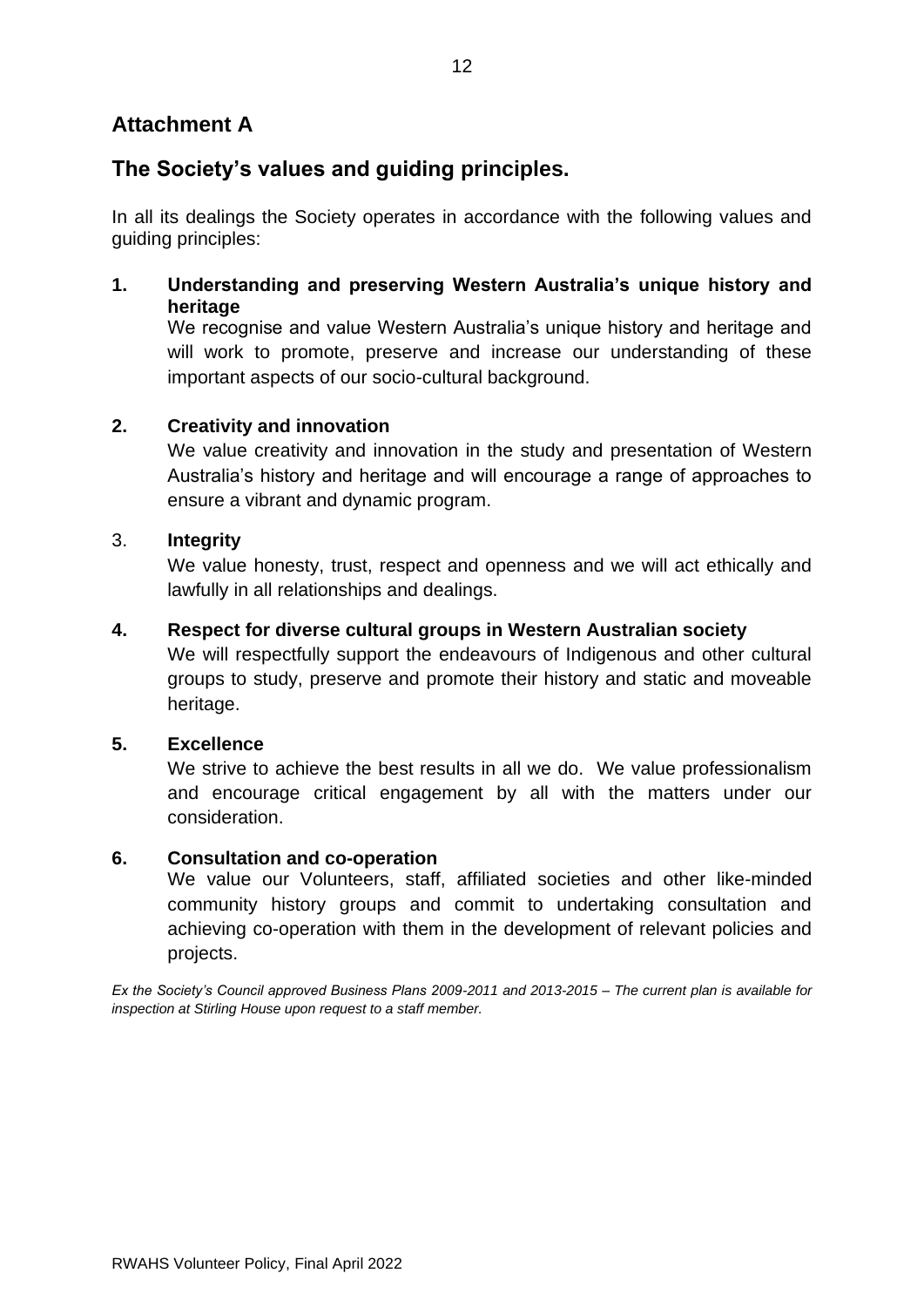### <span id="page-12-0"></span>**Attachment B**

### **THE ROYAL WESTERN AUSTRALIAN HISTORICAL SOCIETY INC.**

### **Code of Conduct**

All Volunteers and staff are required, under the *Code of Conduct*, to behave at all times in a way which upholds the Society's values.

The *Code of Conduct* requires that an employee/volunteer must in the course of his or her work with the Society:

- behave honestly and with integrity;
- act with care and diligence;
- treat everyone with respect and courtesy, and without harassment;
- comply with all applicable Australian laws;
- comply with any lawful and reasonable direction given by someone who has authority to give the direction;
- maintain appropriate confidentiality about sensitive dealings that the Volunteer has with any member of staff, Volunteer, Society member or the public;
- disclose, and take reasonable steps to avoid any conflict of interest (real or apparent);
- use Society's resources in a proper manner;
- not provide false or misleading information in response to a request for information
- not make improper use of inside information; or
- not make improper use of the employee's/Volunteer's duties, status, power or authority, in order to gain, or seek to gain, a benefit or advantage for the employee or for any other person;
- at all times behave in a way that upholds the Society's values and the integrity and good reputation of the Society;
- comply with any other conduct requirement that is prescribed by the Society's regulations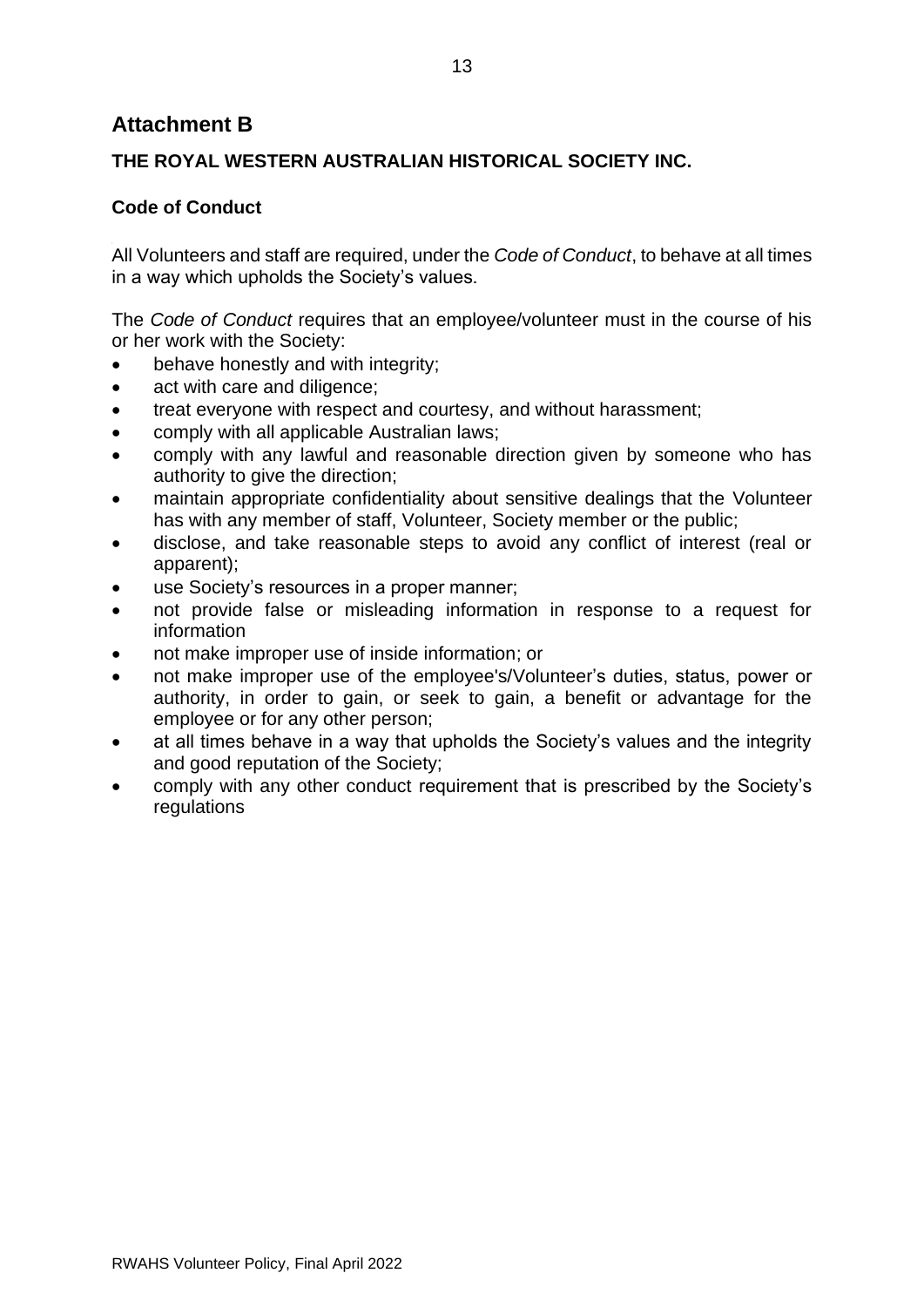### <span id="page-13-0"></span>**Attachment C**

### **THE ROYAL WESTERN AUSTRALIAN HISTORICAL SOCIETY INC.**

### **Volunteer Application Form**

### **Personal details**

#### **Disability: (optional)\*\***

| $\Box$ Physical $\Box$ Intellectual $\Box$ Brain Injury $\Box$ Mental Illness |  |
|-------------------------------------------------------------------------------|--|
|                                                                               |  |
|                                                                               |  |

#### **Medical (optional) \*\***

| <b>Additional information</b> |  |  |
|-------------------------------|--|--|
|                               |  |  |
|                               |  |  |
|                               |  |  |

#### **Emergency contact**

Name:………………………………………………………Telephone:…………………… … Comment:: ……………………….…………………………………………………………… .

\*\* Please note that this information is provided on a needs-to-know basis. If you believe that this information will be helpful in your volunteer placement, it is appreciated if you can provide it.

**AVAILABILITY** (please circle days and times when you are available to volunteer)

| Morning<br>Afternoon<br>Evening | Monday Tuesday Wednesday Thursday Friday Saturday Sunday<br>(Saturday & Sunday for special events and tours only) |  |                                                                                |
|---------------------------------|-------------------------------------------------------------------------------------------------------------------|--|--------------------------------------------------------------------------------|
|                                 | Do you have any preferences for a Volunteer partner (interests etc)                                               |  |                                                                                |
|                                 | Bookshop, Readings and Publications Committee, assisting with events etc.)?                                       |  | What areas are you most interested in (for example reception, Museum, Library, |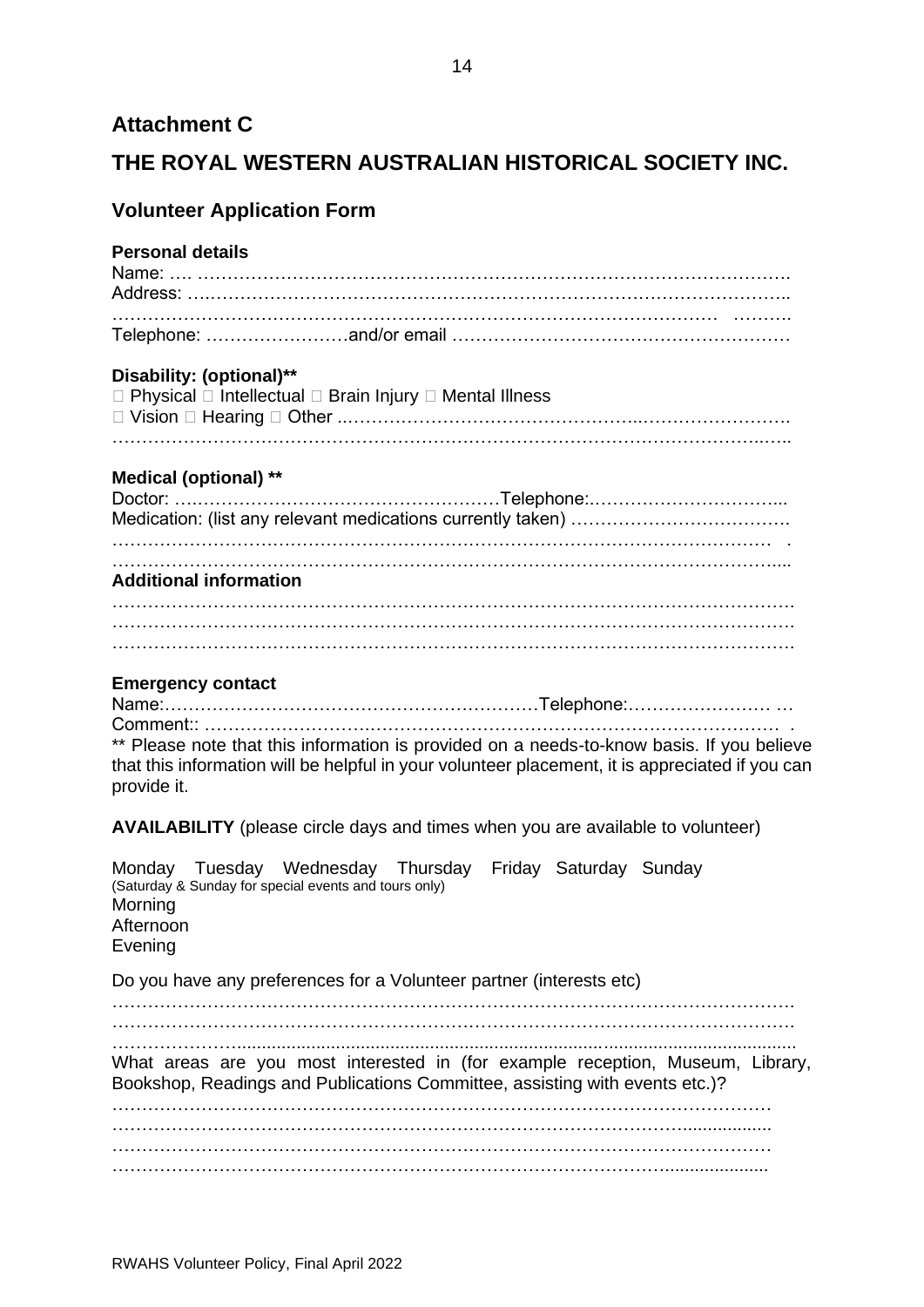What skills, experience or interests do you have (for example, working with people, good listener, have completed hospitality course, word processing, etc)?

…………………………………………………………………………………….…………. ………………………………………………………………………………..……………… ……………………………………………………………………………………………….. ……………………………………………………………………………..…………..…….

The information I have provided is correct at the time of my application

…………………………………………………. ………………………… (Signature) (Date

Note: This personal information will be destroyed once the volunteer ceases volunteering with the Society.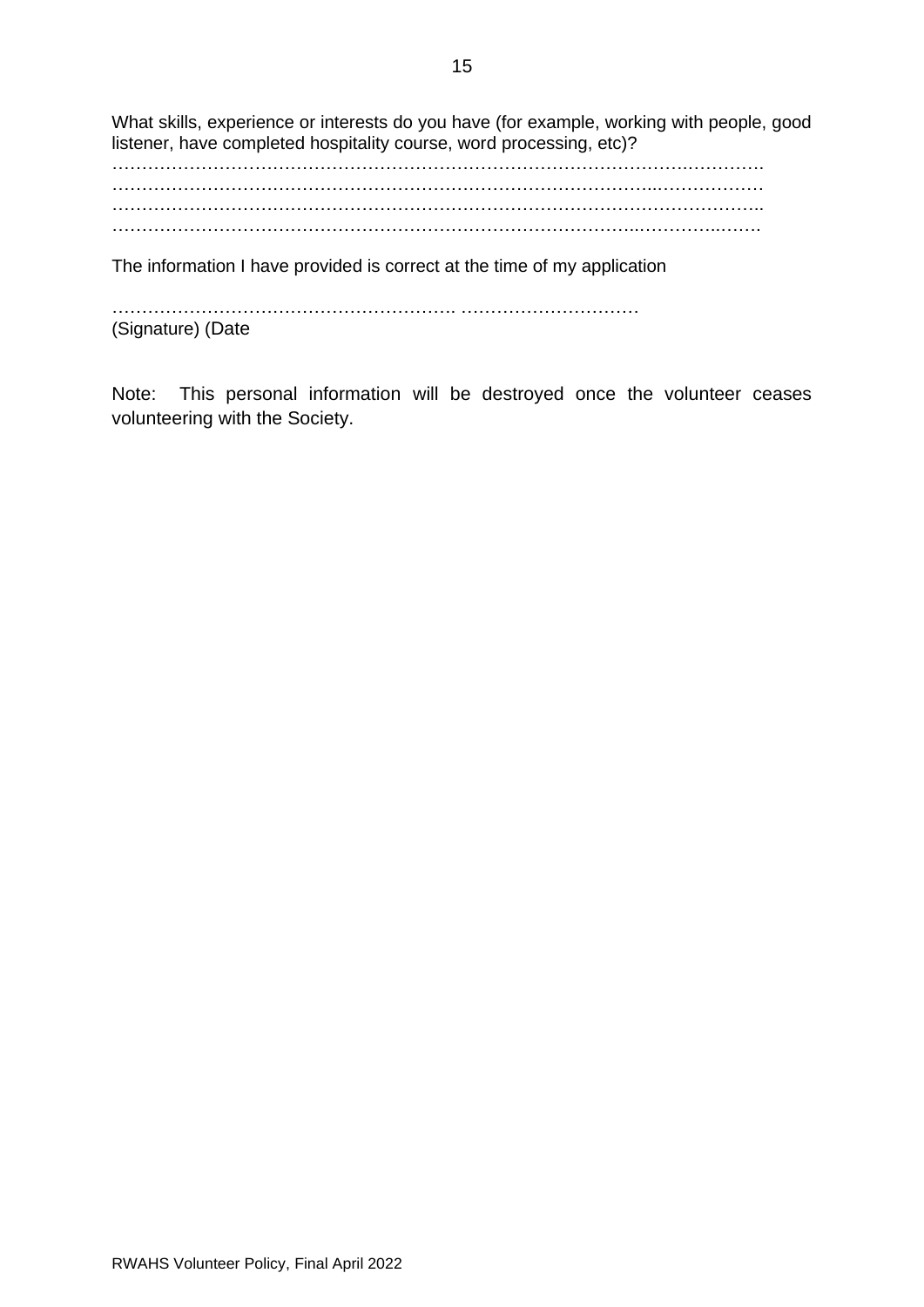### <span id="page-15-0"></span>**Attachment D**

### **THE ROYAL WESTERN AUSTRALIAN HISTORICAL SOCIETY INC.**

### **Volunteer Agreement**

This Agreement is made between the Management Committee of The Royal Western Australian Historical Society Inc.

and ……………………………………………………………………….......…........................... .......…. (the volunteer) who has agreed to undertake the following volunteer position: ………………………………………………………………………..…................................ .........…

This agreement is subject to the following terms and conditions:

#### **Duties:**

The volunteer shall undertake the tasks listed as per their agreed List of Voluntary Tasks.

Day of the week: ……………………….....................…………… Hours: ……………………………………

#### **Absences:**

The volunteer shall inform the organisation (Community Officer) of any absences from their volunteer work for sick leave, holiday leave etc as soon as possible after the commencement of business on the day of absence, and in the case of holidays at least a week prior to commencement of the leave.

#### **Training:**

The volunteer will be provided with induction training from the organisation and will also attend relevant volunteer training.

#### **Intellectual property**

The volunteer agrees that the intellectual property produced by their volunteer work is recognised accordingly but belongs to the Society.

#### **Complaints**:

If the volunteer has a complaint to make, he/she will consult his/her respective Committee Convenor and/or the Community Officer who will prepare a report for the Chairperson of Council.

#### **Conduct**:

The Volunteer must adhere to the Society's Constitution, policies, procedures, values and *Volunteer Code of Conduct*.

#### **Occupational Health and Safety**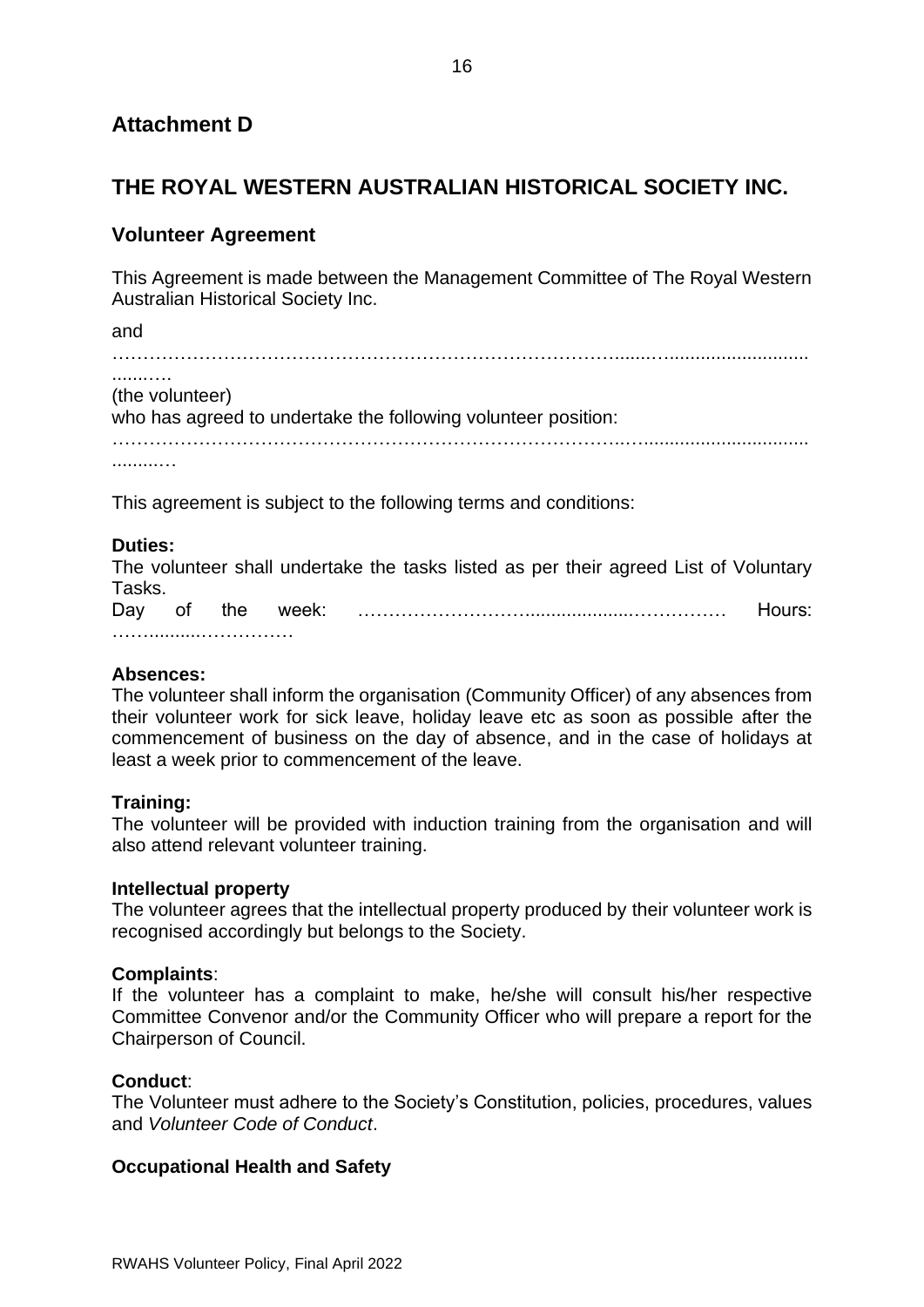Under the Occupational Health and Safety Act 2000, reasonable directions provided by organisations about safety practices and procedures must be followed. Under the Act, it is expected that Volunteers will take reasonable responsibility for their own health and safety as well as the health and safety of others.

#### **Insurance**

The volunteer will be covered by the Society's Volunteer Personal Accident Insurance and Public Liability Insurance policies.

#### **Termination:**

This agreement may be terminated by either the Volunteer or the organisation signifying that action in writing.

| Signed for and on behalf of (name of organisation)<br>The Royal Western Australian Historical Society (Inc.) |                                                                                                                |
|--------------------------------------------------------------------------------------------------------------|----------------------------------------------------------------------------------------------------------------|
| Community                                                                                                    | Officer<br>.Date                                                                                               |
| Volunteer                                                                                                    | Date to the contract of the contract of the contract of the contract of the contract of the contract of the co |

This form is to be returned to the Community Officer.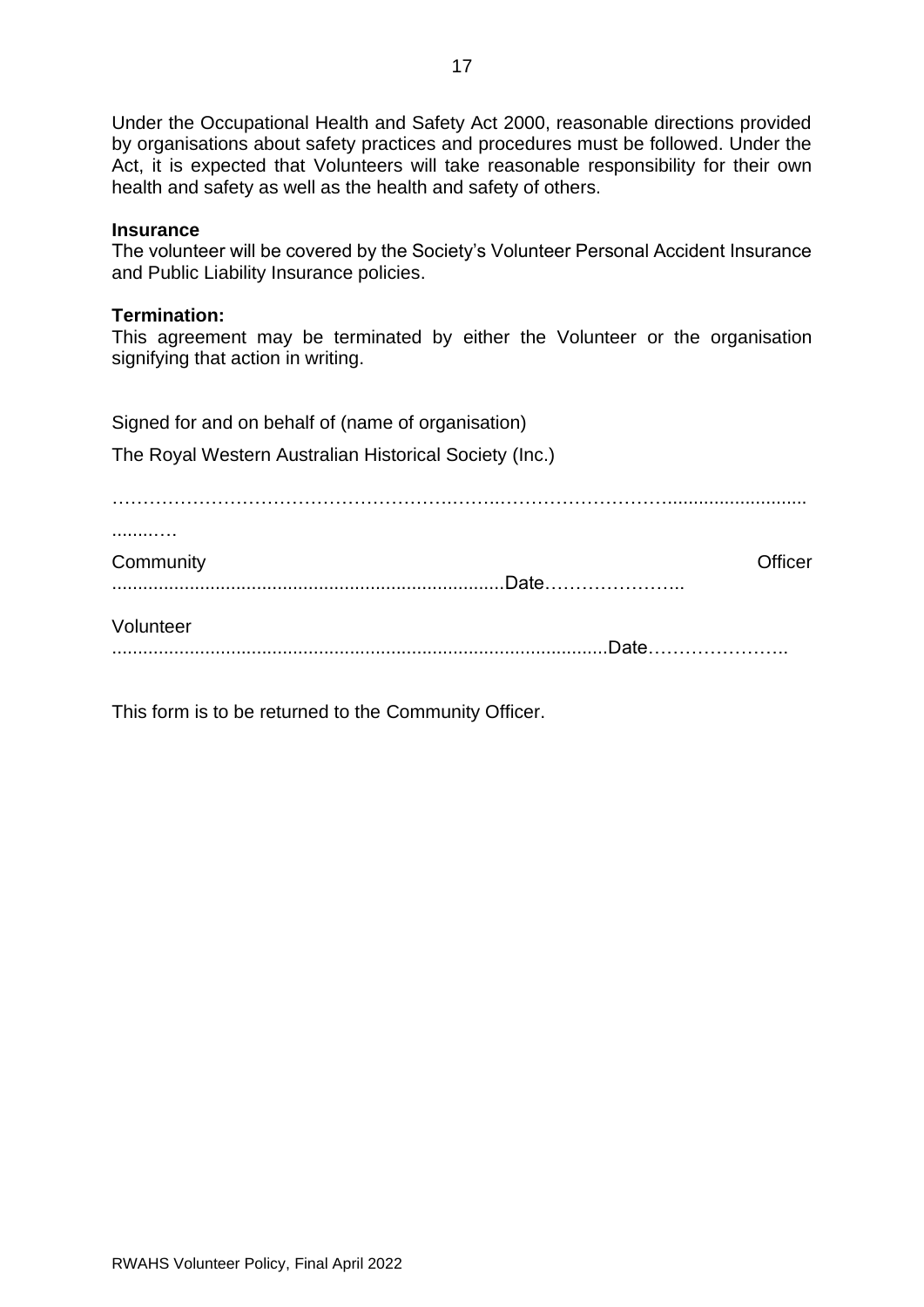### <span id="page-17-0"></span>**ATTACHMENT E**

**WESTERN AUSTRALIA** *OATHS, AFFIDAVITS AND STATUTORY DECLARATIONS ACT 2005*

### **STATUTORY DECLARATION**

I, ....................................................................................................................................... ........................ ....................................................................................................................................... ........................... ………………………………………………………………………………………………… …………

(name, address and occupation of person making declaration)

sincerely declare as follows:-

- 1. I have no record of criminal convictions.
- 2. I am not a defendant in any current or pending criminal court proceedings.
- 3. I am unaware that I have any medical conditions that are likely to put the collections at risk of damage and/or adversely affect the wellbeing of my fellow Volunteers and if I should develop a medical condition of this nature I will immediately inform my Supervisor.
- 4. I am unaware of any conflict of interest. If at any time between the work I am undertaking at the Society and any of my other activities and if I should become aware of such a conflict of interest I will immediately inform my Supervisor, the Volunteer Coordinator or the Executive Officer.

(insert content of the statutory declaration; use numbered paragraphs if content is long)

This declaration is made under the *Oaths, Affidavits and Statutory Declarations Act 2005*

| at     |  |
|--------|--|
|        |  |
| .      |  |
| (place |  |
| .      |  |
| .      |  |
| (date) |  |